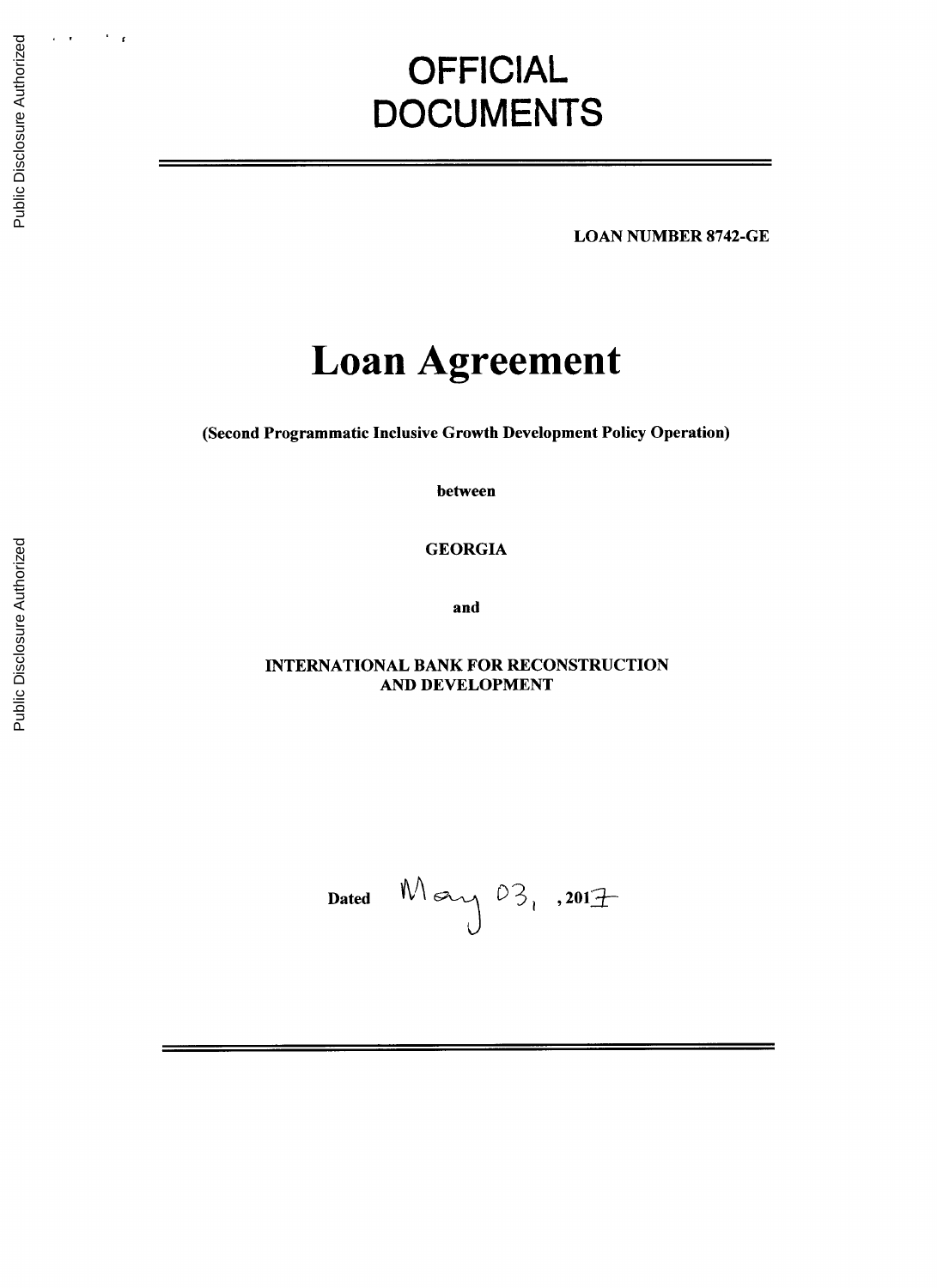#### **LOAN NUMBER 8742- GE**

#### **LOAN AGREEMENT**

 $\lambda$  .  $\lambda$ 

Agreement dated  $\frac{M_{\text{e}} \vee 3}{201}$ , 201<sup> $\frac{3}{2}$ </sup>, entered into between GEORGIA ("Borrower") and INTERNATIONAL BANK FOR **RECONSTRUCTION AND DEVELOPMENT** ("Bank") for the purpose of providing financing in support of the Program (as defined in the Appendix to this Agreement). The Bank has decided to provide this financing on the basis, *inter alia,* of: (i) the actions which the Borrower has already taken under the Program and which are described in Section **I** of Schedule 1 to this Agreement; and (ii) the Borrower's maintenance of an adequate macroeconomic policy framework. The Borrower and the Bank therefore hereby agree as follows:

# **ARTICLE I - GENERAL CONDITIONS; DEFINITIONS**

- **1.01.** The General Conditions (as defined in the Appendix to this Agreement) constitute an integral part of this Agreement.
- 1.02. Unless the context requires otherwise, the capitalized terms used in this Agreement have the meanings ascribed to them in the General Conditions or in the Appendix to this Agreement.

# **ARTICLE II - LOAN**

- 2.01. The Bank agrees to lend to the Borrower, on the terms and conditions set forth or referred to in this Agreement, the amount of forty-seven million and two hundred thousand Euros ( $\epsilon$ 47,200,000), as such amount may be converted from time to time through a Currency Conversion in accordance with the provisions of Section **2.08** of this Agreement ("Loan").
- 2.02. The Borrower may withdraw the proceeds of the Loan in support of the Program in accordance with Section II of Schedule 1 to this Agreement.
- **2.03.** The Front-end Fee payable **by** the Borrower shall be equal to one quarter of one percent *(0.25%)* of the Loan amount.
- 2.04 The Commitment Charge payable **by** the Borrower shall be equal to one quarter of one percent *(0.25%)* per annum on the Unwithdrawn Loan Balance.
- *2.05.* The interest payable **by** the Borrower for each Interest Period shall be at a rate equal to the Reference Rate for the Loan Currency plus the Variable Spread; provided, that upon a Conversion of all or any portion of the principal amount of the Loan, the interest payable **by** the Borrower during the Conversion Period on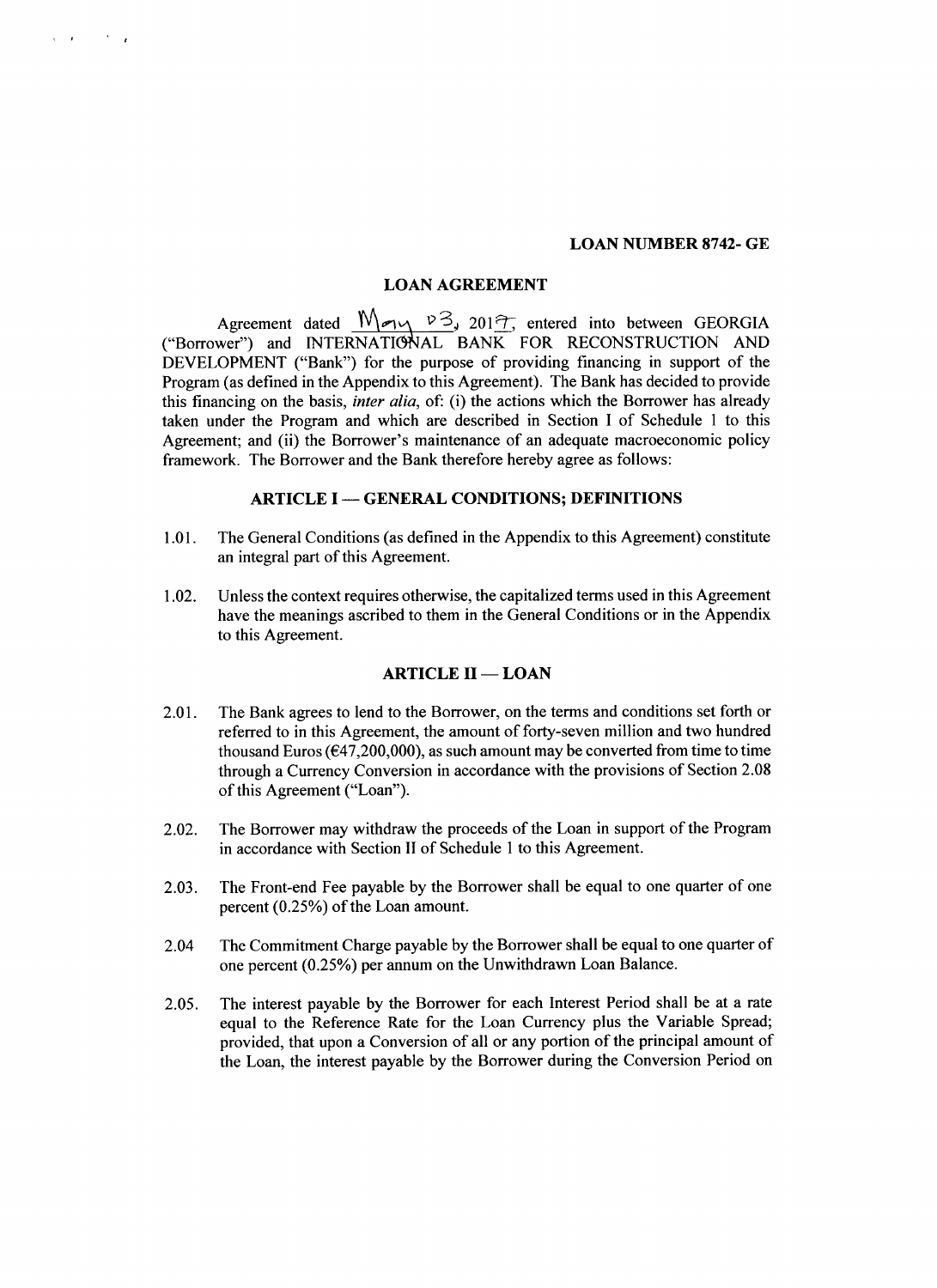such amount shall be determined in accordance with the relevant provisions of Article IV of the General Conditions. Notwithstanding the foregoing, if any amount of the Withdrawn Loan Balance remains unpaid when due and such nonpayment continues for a period of thirty days, then the interest payable **by** the Borrower shall instead be calculated as provided in Section **3.02** (e) of the General Conditions.

- **2.06.** The Payment Dates are April **15** and October **15** in each year.
- **2.07.** The principal amount of the Loan shall be repaid in accordance with the amortization schedule set forth in Schedule 2 to this Agreement.
- **2.08.** (a) The Borrower may at any time request any of the following Conversions of the terms of the Loan in order to facilitate prudent debt management: (i) a change of the Loan Currency of all or any portion of the principal amount of the Loan, withdrawn or unwithdrawn, to an Approved Currency; (ii) a change of the interest rate basis applicable to: **(A)** all or any portion of the principal amount of the Loan withdrawn and outstanding from a Variable Rate to a Fixed Rate, or vice versa; or (B) all or any portion of the principal amount of the Loan withdrawn and outstanding from a Variable Rate based on a Reference Rate and the Variable Spread to a Variable Rate based on a Fixed Reference Rate and the Variable Spread, or vice versa; or **(C)** all of the principal amount of the Loan withdrawn and outstanding from a Variable Rate based on a Variable Spread to a Variable Rate based on a Fixed Spread; and (iii) the setting of limits on the Variable Rate or the Reference Rate applicable to all or any portion of the principal amount of the Loan withdrawn and outstanding **by** the establishment of an Interest Rate Cap or Interest Rate Collar on the Variable Rate or the Reference Rate.
	- **(b)** Any conversion requested pursuant to paragraph (a) of this Section that is accepted **by** the Bank shall be considered a "Conversion", as defined in the General Conditions, and shall be effected in accordance with the provisions of Article **IV** of the General Conditions and of the Conversion Guidelines.
	- **(c)** Promptly following the Execution Date for an Interest Rate Cap or Interest Rate Collar for which the Borrower has requested that the premium be paid out of the proceeds of the Loan, the Bank shall, on behalf of the Borrower, withdraw from the Loan Account and pay to itself the amounts required to pay any premium payable in accordance with Section 4.05 (c) of the General Conditions up to the amount allocated from time to time for the purpose in the table in Section II of Schedule 1 to this Agreement.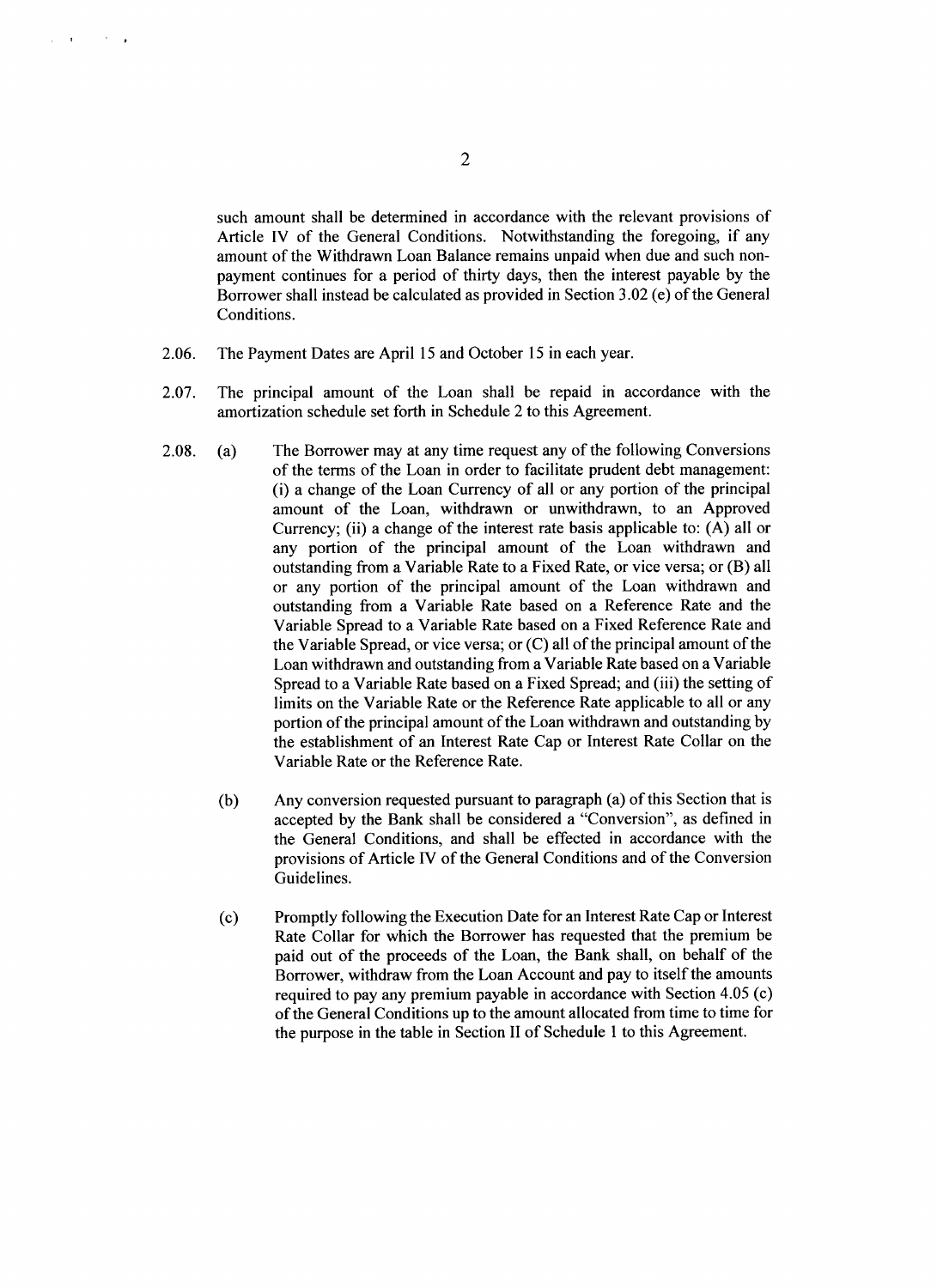#### **ARTICLE III - PROGRAM**

- **3.01.** The Borrower declares its commitment to the Program and its implementation. To this end, and further to Section *5.08* of the General Conditions:
	- (a) the Borrower and the Bank shall from time to time, at the request of either party, exchange views on the Borrower's macroeconomic policy framework and the progress achieved in carrying out the Program;
	- **(b)** prior to each such exchange of views, the Borrower shall furnish to the Bank for its review and comment a report on the progress achieved in carrying out the Program, in such detail as the Bank shall reasonably request; and
	- **(c)** without limitation upon the provisions of paragraphs (a) and **(b)** of this Section, the Borrower shall promptly inform the Bank of any situation that would have the effect of materially reversing the objectives of the Program or any action taken under the Program, including any action specified in Section **I** of Schedule 1 to this Agreement.

# **ARTICLE IV - REMEDIES OF THE BANK**

- 4.01. The Additional Event of Suspension consists of the following, namely that a situation has arisen which shall make it improbable that the Program, or a significant part of it, will be carried out.
- 4.02. The Additional Event of Acceleration consists of the following, namely that any event specified in Section 4.01 of this Agreement occurs and is continuing for a period of **60** days after notice of the event has been given **by** the Bank to the Borrower.

#### **ARTICLE V - EFFECTIVENESS; TERMINATION**

- **5.01.** The Additional Condition of Effectiveness consists of the following, namely that the Bank is satisfied with the progress achieved **by** the Borrower in carrying out the Program and with the adequacy of the Borrower's macroeconomic policy framework.
- *5.02.* The Effectiveness Deadline is the date one hundred and twenty (120) days after the date of this Agreement.

### **ARTICLE VI - REPRESENTATIVE; ADDRESSES**

**6.01.** The Borrower's Representative is its Minister of Finance.

**3**

 $\mathbf{r} = \mathbf{r} \mathbf{r}$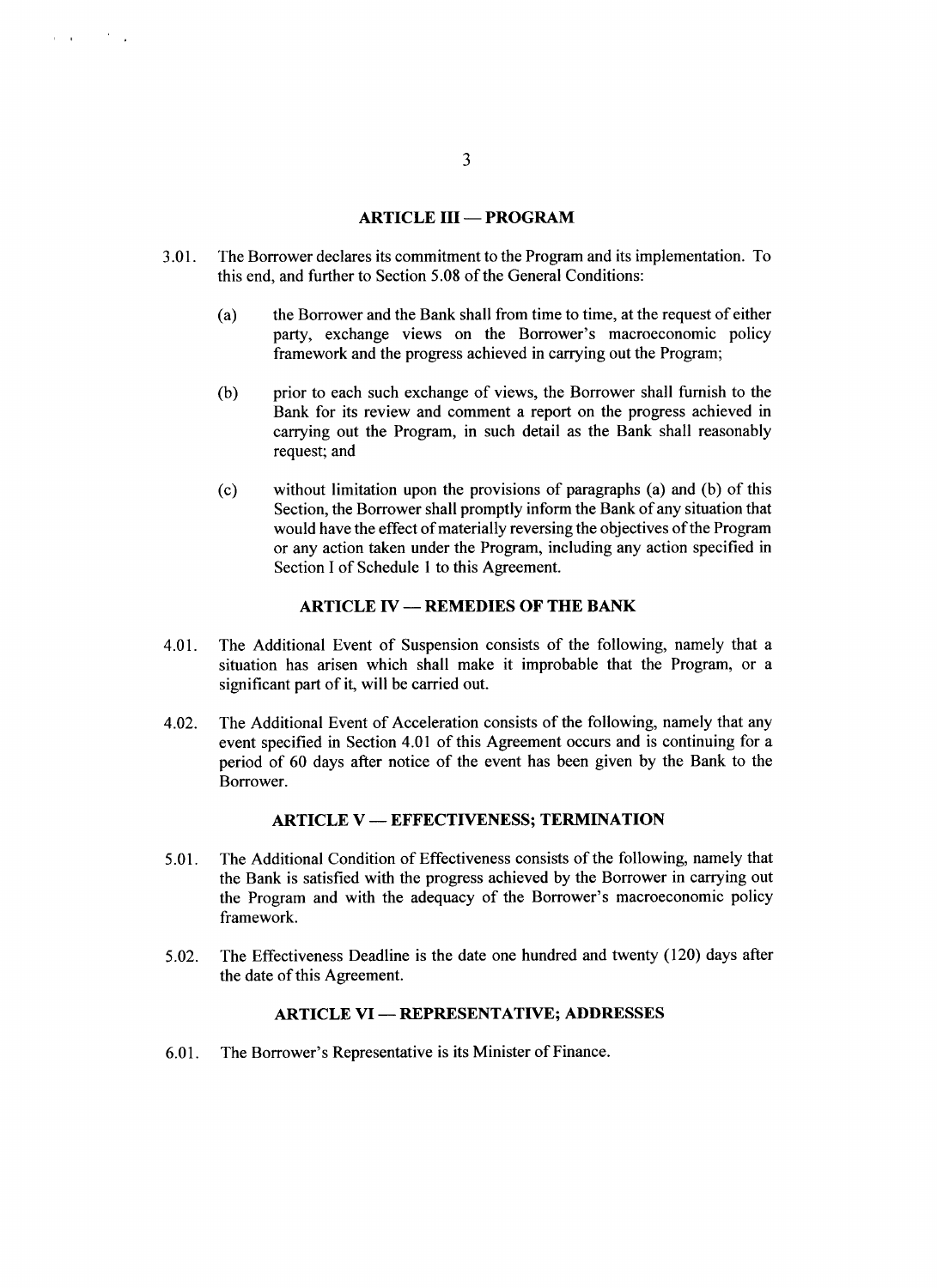**6.02.** The Borrower's Address is:

 $\mu$  , and  $\mu$  , and  $\lambda$  , and

Ministry of Finance **16** Gorgasali Street Tbilisi **0114** Georgia

**6.03.** The Bank's Address is:

l,

International Bank for Reconstruction and Development **1818** H Street, N.W. Washington, **D.C.** 20433 United States of America

Telex: Facsimile:<br>248423(MCI) or 1-202-477-6391 248423(MCI) or **1-202-477-6391** 64145(MCI)

| AGREED at TBILLSI<br>year first above written. |                | GEORGEA, as of the day and |
|------------------------------------------------|----------------|----------------------------|
|                                                | <b>GEORGIA</b> |                            |
|                                                | By             |                            |
|                                                |                | Authorized Representative  |
|                                                | Name:          | DEMETRY KUMSPSHVELF        |
|                                                | Title:         | MENESTER OF FINANCE        |
|                                                |                | INTEDNATIONAL BANK FOD     |

**By**

#### **INTERNATIONAL BANK FOR RECONSTRUCTION AND DEVELOPMENT**

| MMemboon |                                  |                   |  |  |  |
|----------|----------------------------------|-------------------|--|--|--|
|          | <b>Authorized Representative</b> |                   |  |  |  |
| Name:    | MERCY JEMBIN                     |                   |  |  |  |
| Title:   |                                  | REGEONAL DERECTOR |  |  |  |

4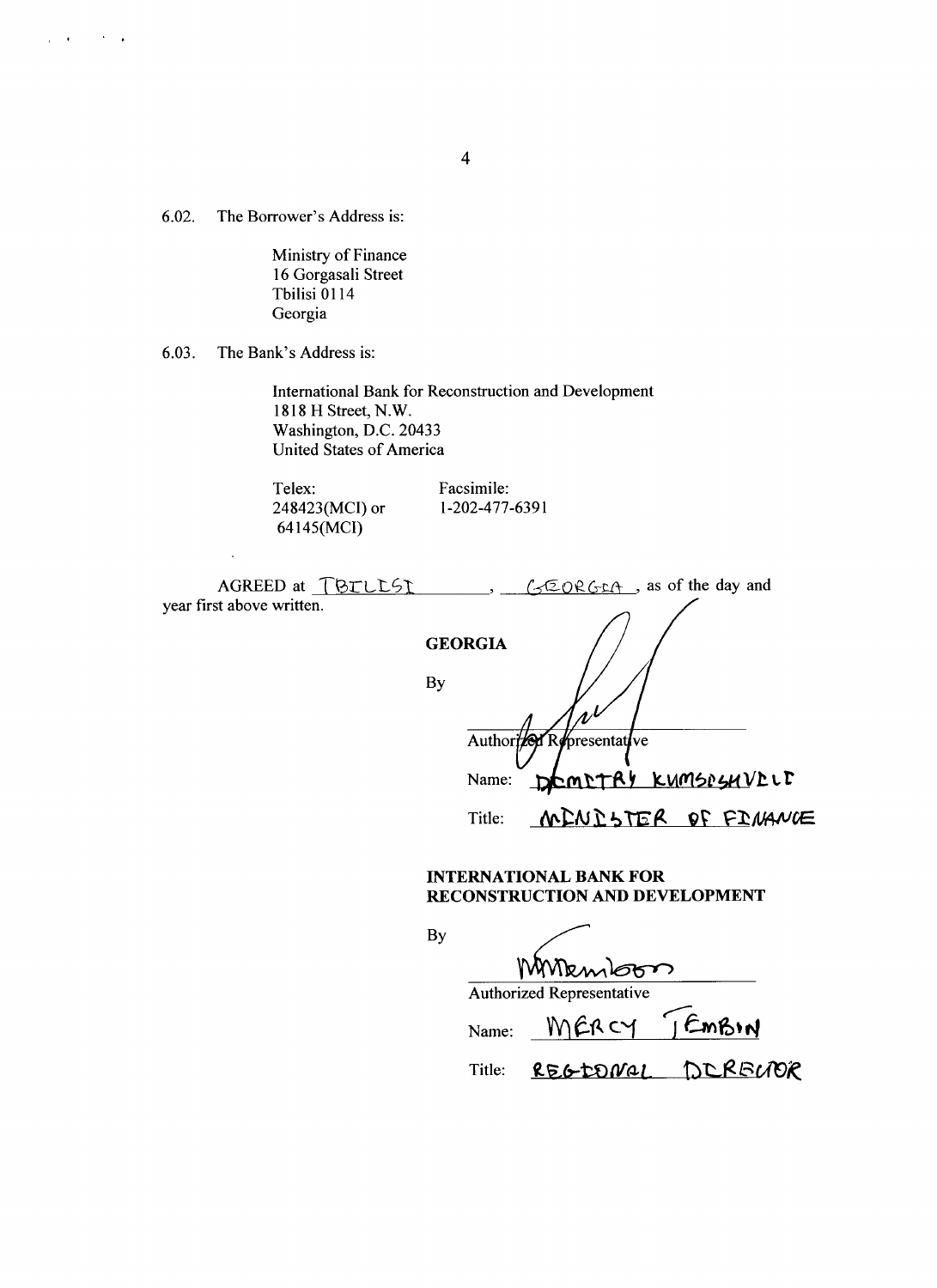# **SCHEDULE 1**

#### **Program Actions; Availability of Loan Proceeds**

#### **Section I. Actions under the Program**

# **Pillar I: Strengthen Fiscal Oversight of Public Institutions, and Improve Budgeting and the Framework for Civil Service Reform**

- 1. **The** Borrower, through its Ministry of Finance, has established the framework for pre-selection, appraisal, selection, budgeting, implementation and evaluation for public investment projects costing more than an agreed threshold, as evidenced **by** the Borrower's Government Decree No. **191** dated April 22, **2016** as published in the Legislative Herald No. **010240020.10.003.019256** dated April **26, 2016.**
- 2. The Borrower, through its Ministry of Finance and its Ministry of Economy and Sustainable Development, has established a financial database covering over **95** percent of the total turnover of SOEs, as evidenced **by** the Borrower's letter No. **09-02/40383** dated March 22, **2017.**
- **3.** The Borrower, through its Ministry of Finance, has included the **SOE** fiscal risk assessment report in the Borrower's annual budget as evidenced **by** the Borrower's Report "Analysis of Macroeconomic Risks in the Fiscal Sector for **2016-2020"** published in the following website: http://mof.ge/images/File/biujetiskanoni2017/damtkicebuli/SFR-2016-Total-bind.pdf.

# **Pillar H: Improve the Coverage and Quality of Social Services and Strengthen Monitoring of Outcomes**

- 4. The Borrower, through its Ministry of Labor, Health and Social Affairs, has launched the implementation of enhanced obstetric and neonatal care in all its territory, as evidenced **by** the Borrower's Minister of Labor, Health and Social Affairs' Order No. **01-1 0/N** dated March 4, **2016,** amending Order No. **01-2** dated January *15,* **2015,** as published on the following website: http://old.moh.gov.ge/index.php?lang\_id=GEO&sec\_id=753.
- **5.** The Borrower, through its Parliament, has adopted and published the new Law on Early and Preschool Education (Law No. 5366-IIb dated June **8, 2016** published in the Borrower's Legislative Herald No. 430040000.05.001.018169 dated June 24, **2016).**
- **6.** The Borrower, through its Parliament, has adopted the amendments to the Law on Official Statistics to ensure that the national population census is conducted at least every ten years, as evidenced **by** the Borrower's Law No. **5500-IIS** dated June 22, **2016,** published in the Legislative Herald No. 45 dated June **29, 2016**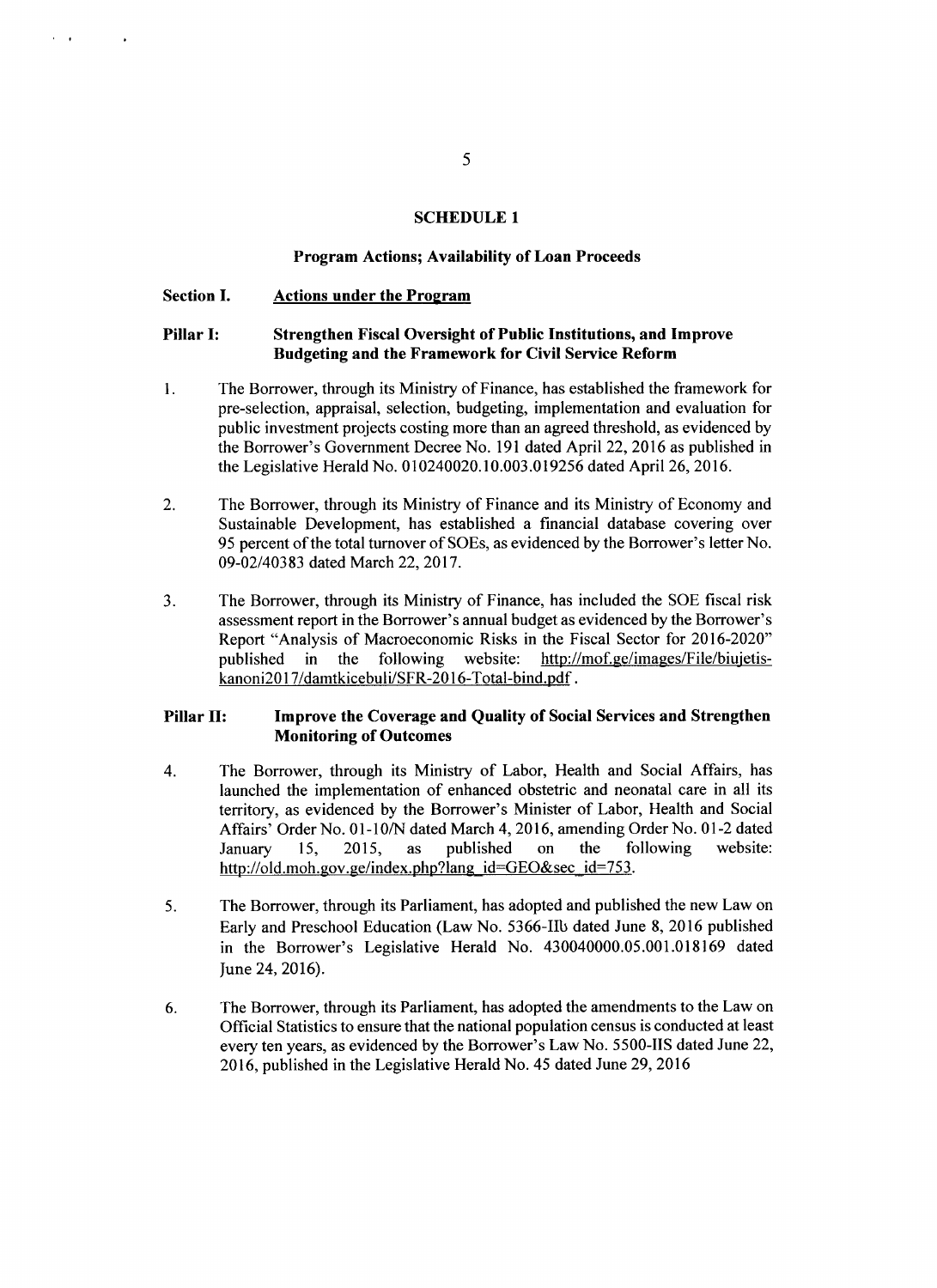**7.** The Borrower has: (i) decided to: (a) conduct a separate labor force survey with a larger sample size and higher frequency of reporting as evidenced through GeoStat Protocol No. **13** adopted **by** GeoStat Board Meeting of December **30,** *2015;* **(b)** carry out a revised framework for the household budget survey with improved sampling design; and (c) establish the framework for the labor force survey including the new sampling design, both as evidenced **by** GeoStat Protocol No. **6** adopted **by** GeoStat Board Meeting of December **6, 2016;** and (ii) completed the collection of data for the first month under the labor force survey using the new framework, as evidenced **by** GeoStat's Executive Director Letter No **8-635** dated March **7, 2017.**

#### Section **II. Availability of Loan Proceeds**

- **A.** General. The Borrower may withdraw the proceeds of the Loan in accordance with the provisions of this Section and such additional instructions as the Bank may specify **by** notice to the Borrower.
- B. **Allocation of Loan Amounts.** The Loan (except for amounts required to pay the Front-end Fee) is allocated in a single tranche, from which the Borrower may make withdrawals of the Loan proceeds. The allocation of the amounts of the Loan to this end is set out in the table below:

| <b>Allocations</b>                 | <b>Amount of the Loan</b><br><b>Allocated</b><br>(expressed in Euros) |
|------------------------------------|-----------------------------------------------------------------------|
| (1) Single Withdrawal Tranche      | 47,082,000                                                            |
| (2) Front-end Fee                  | 118,000                                                               |
| (3) Amount due pursuant to Section |                                                                       |
| 2.08(c) of this Agreement]         |                                                                       |
| <b>TOTAL AMOUNT</b>                | 47,200,000                                                            |

#### **C. Withdrawal Tranche Release Conditions**

- 1 **.** No withdrawal shall be made of the Single Withdrawal Tranche unless the Bank is satisfied **(a) with the Program being carried out by the Borrower, and (b) with** the adequacy of the Borrower's macroeconomic policy framework.
- **D.** Deposits **of Loan Amounts.** Except as the Bank may otherwise agree:
- 1. all withdrawals from the Loan Account shall be deposited **by** the Bank into an account designated **by** the Borrower and acceptable to the Bank; and
- 2. the Borrower shall ensure that upon each deposit of an amount of the Loan into this account, an equivalent amount is accounted for in the Borrower's budget management system, in a manner acceptable to the Bank.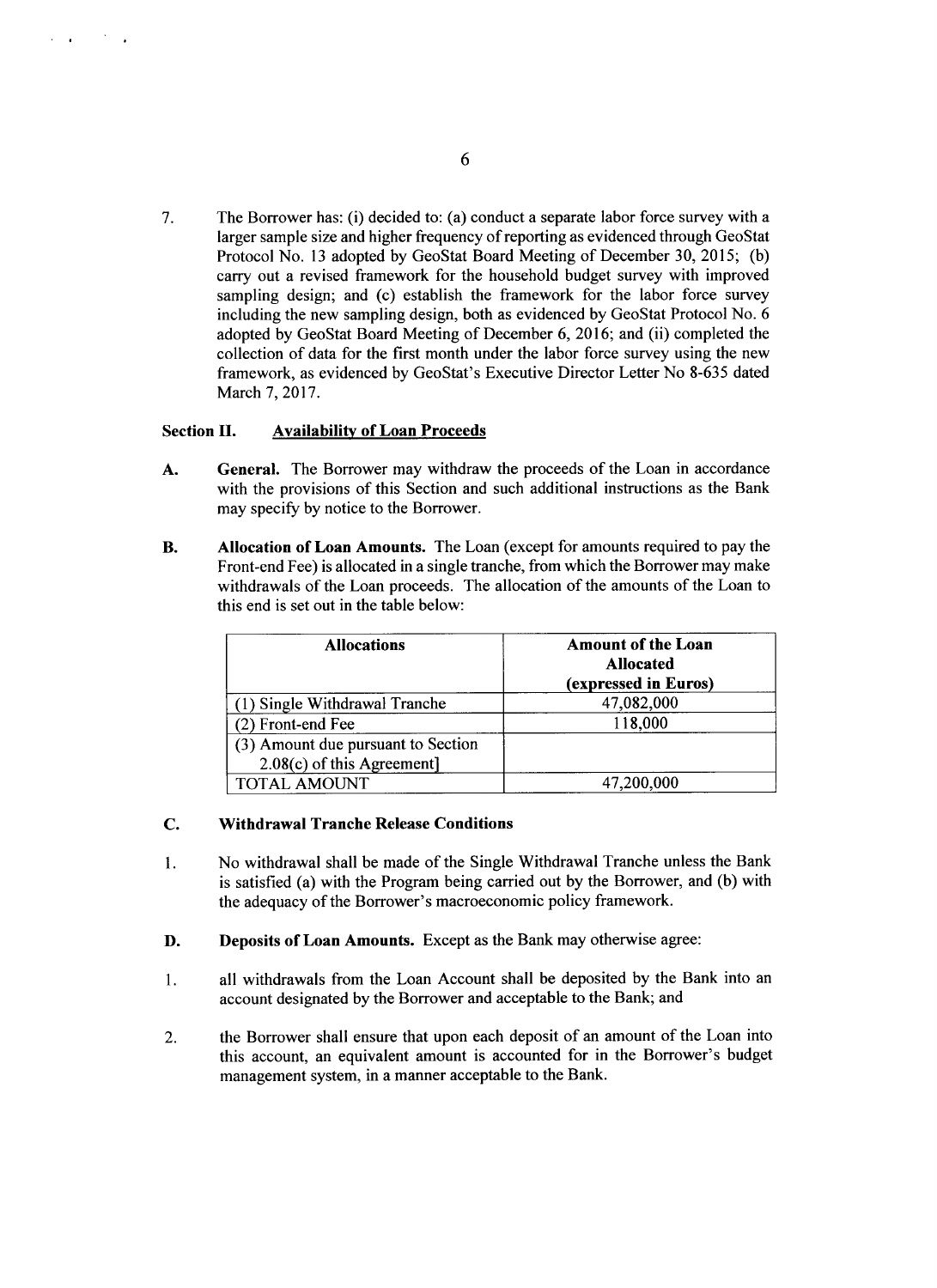- **E. Excluded Expenditures.** The Borrower undertakes that the proceeds of the Loan shall not be used to finance Excluded Expenditures. **If** the Bank determines at any time that an amount of the Loan was used to make a payment for an Excluded Expenditure, the Borrower shall, promptly upon notice from the Bank, refund an amount equal to the amount of such payment to the Bank. Amounts refunded to the Bank upon such request shall be cancelled.
- F. Closing Date. The Closing Date is March **31, 2018.**

 $\mathcal{L}^{\text{max}}$  and  $\mathcal{L}^{\text{max}}$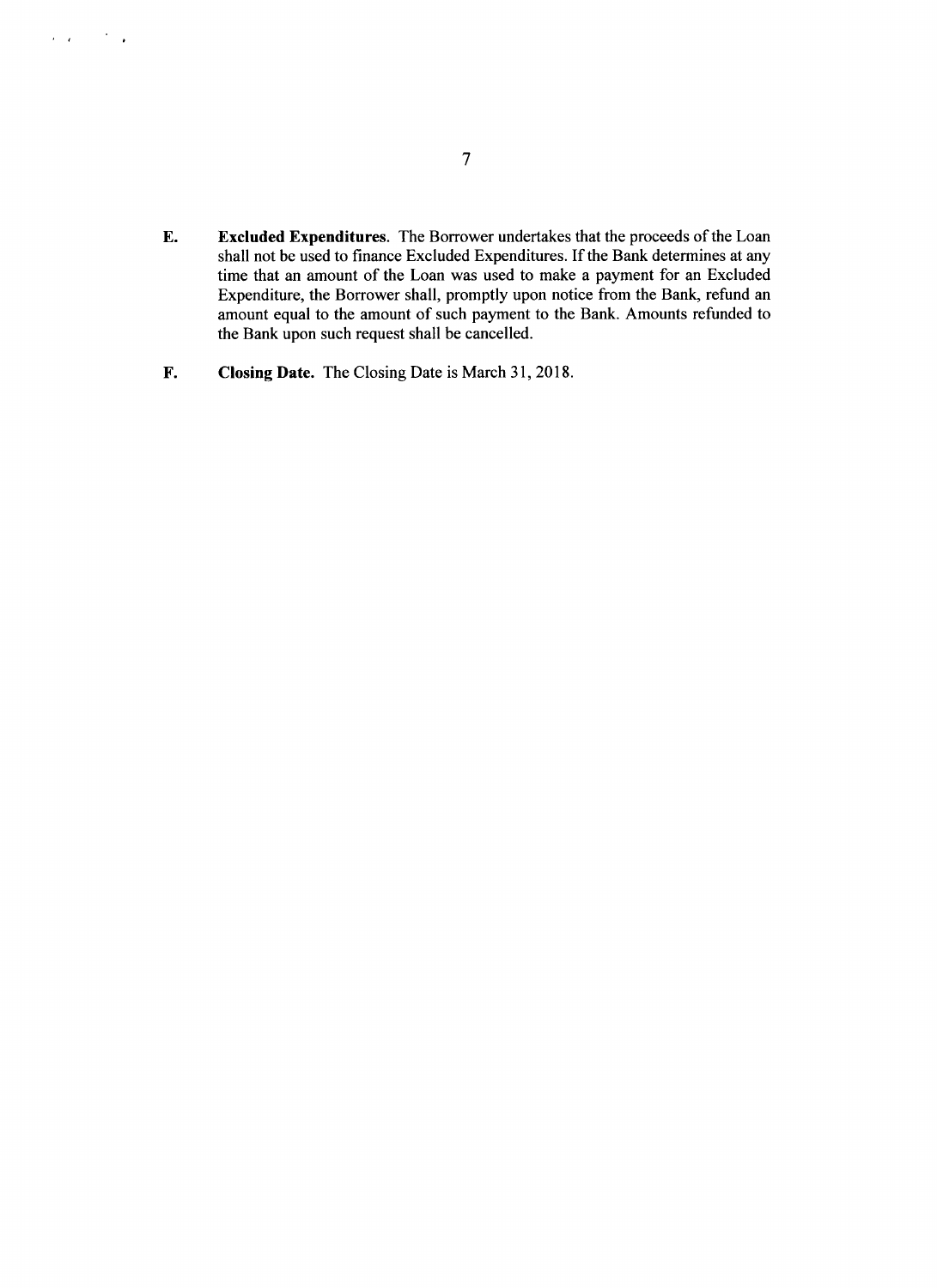# **SCHEDULE 2**

#### **Amortization Schedule**

 $\mathbf{1}$ . The following table sets forth the Principal Payment Dates of the Loan and the percentage of the total principal amount of the Loan payable on each Principal Payment Date ("Installment Share"). **If** the proceeds of the Loan have been **fully** withdrawn as of the first Principal Payment Date, the principal amount of the Loan repayable **by** the Borrower on each Principal Payment Date shall be determined **by** the Bank **by** multiplying: (a) Withdrawn Loan Balance as of the first Principal Payment Date; by (b) the Installment Share for each Principal Payment Date[, such repayable amount to be adjusted, as necessary, to deduct any amounts referred to in paragraph 4 of this Schedule, to which a Currency Conversion applies.]

| <b>Principal Payment Date</b>                                                             | <b>Installment Share</b><br>(Expressed as a Percentage) |
|-------------------------------------------------------------------------------------------|---------------------------------------------------------|
| On each April 15 and October 15<br>Beginning October 15, 2031<br>through October 15, 2041 | 4.55%                                                   |
| On April 15, 2042                                                                         | 4.45%                                                   |

- 2. **If** the proceeds of the Loan have not been fully withdrawn as of the first Principal Payment Date, the principal amount of the Loan repayable **by** the Borrower on each Principal Payment Date shall be determined as follows:
	- (a) To the extent that any proceeds of the Loan have been withdrawn as of the first Principal Payment Date, the Borrower shall repay the Withdrawn Loan Balance as of such date in accordance with paragraph 1 of this Schedule.
	- **(b)** Any amount withdrawn after the first Principal Payment Date shall be repaid on each Principal Payment Date falling after the date of such withdrawal in amounts determined **by** the Bank **by** multiplying the amount of each such withdrawal **by** a fraction, the numerator of which is the original Installment Share specified in the table in paragraph 1 of this Schedule for said Principal Payment Date ("Original Installment Share") and the denominator of which is the sum of all remaining Original Installment Shares for Principal Payment Dates falling on or after such date[, such amounts repayable to be adjusted, as necessary, to deduct any amounts referred to in paragraph 4 of this Schedule, to which a Currency Conversion applies.]
- **3.** (a) Amounts of the Loan withdrawn within two calendar months prior to any Principal Payment Date shall, for the purposes solely of calculating the principal amounts payable on any Principal Payment Date, be treated as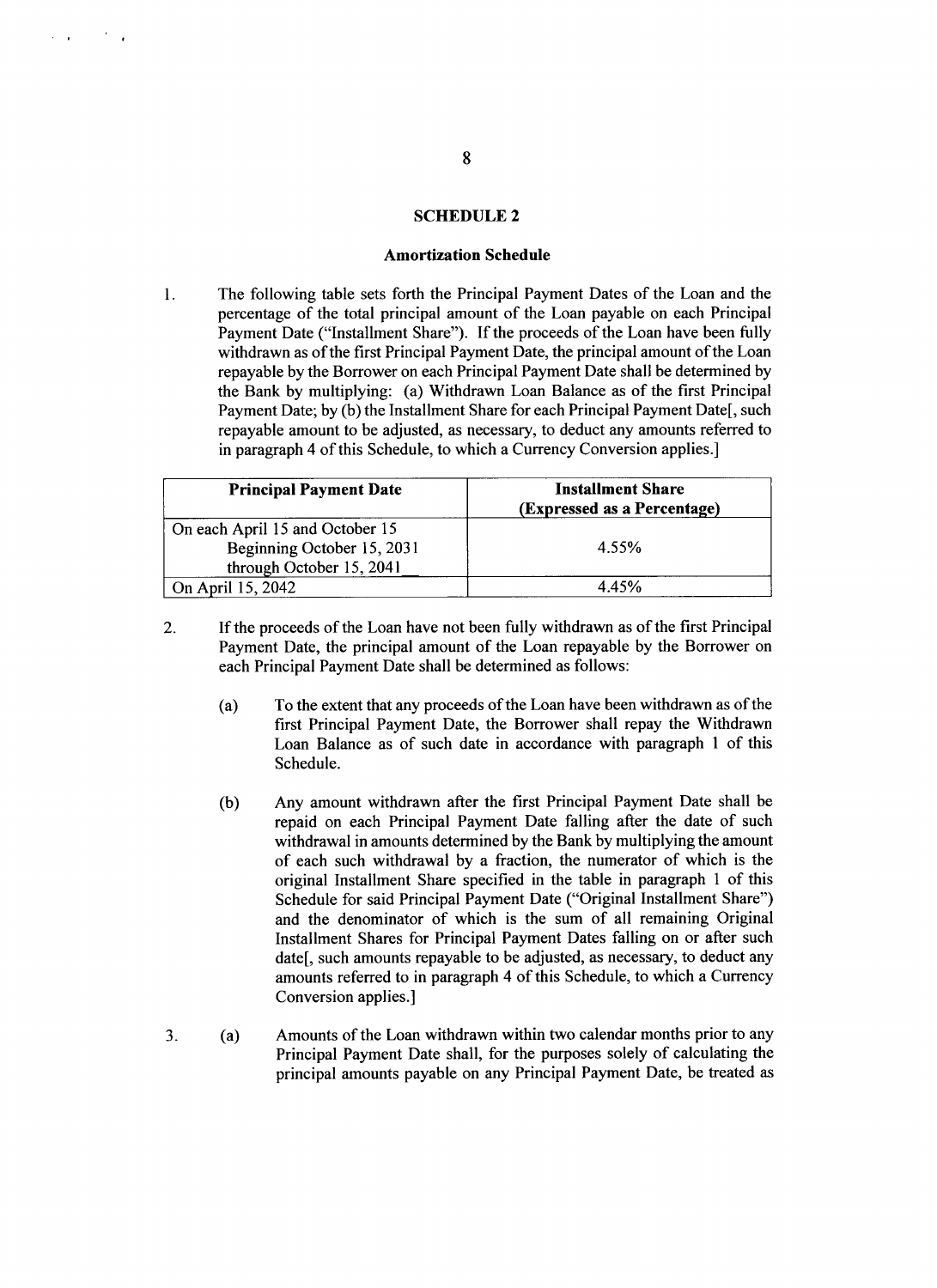withdrawn and outstanding on the second Principal Payment Date following the date of withdrawal and shall be repayable on each Principal Payment Date commencing with the second Principal Payment Date following the date of withdrawal.

- **(b)** Notwithstanding the provisions of sub-paragraph (a) of this paragraph, if at any time the Bank adopts a due date billing system under which invoices are issued on or after the respective Principal Payment Date, the provisions of such sub-paragraph shall no longer apply to any withdrawals made after the adoption of such billing system.
- 4. Notwithstanding the provisions of paragraphs 1 and 2 of this Schedule, upon a Currency Conversion of all or any portion of the Withdrawn Loan Balance to an Approved Currency, the amount so converted in the Approved Currency that is repayable on any Principal Payment Date occurring during the Conversion Period, shall be determined **by** the Bank **by** multiplying such amount in its currency of denomination immediately prior to the Conversion **by** either: (i) the exchange rate that reflects the amounts of principal in the Approved Currency payable **by** the Bank under the Currency Hedge Transaction relating to the Conversion; or (ii) if the Bank so determines in accordance with the Conversion Guidelines, the exchange rate component of the Screen Rate.
- **5. If** the Withdrawn Loan Balance is denominated in more than one Loan Currency, the provisions of this Schedule shall apply separately to the amount denominated in each Loan Currency, so as to produce a separate amortization schedule for each such amount.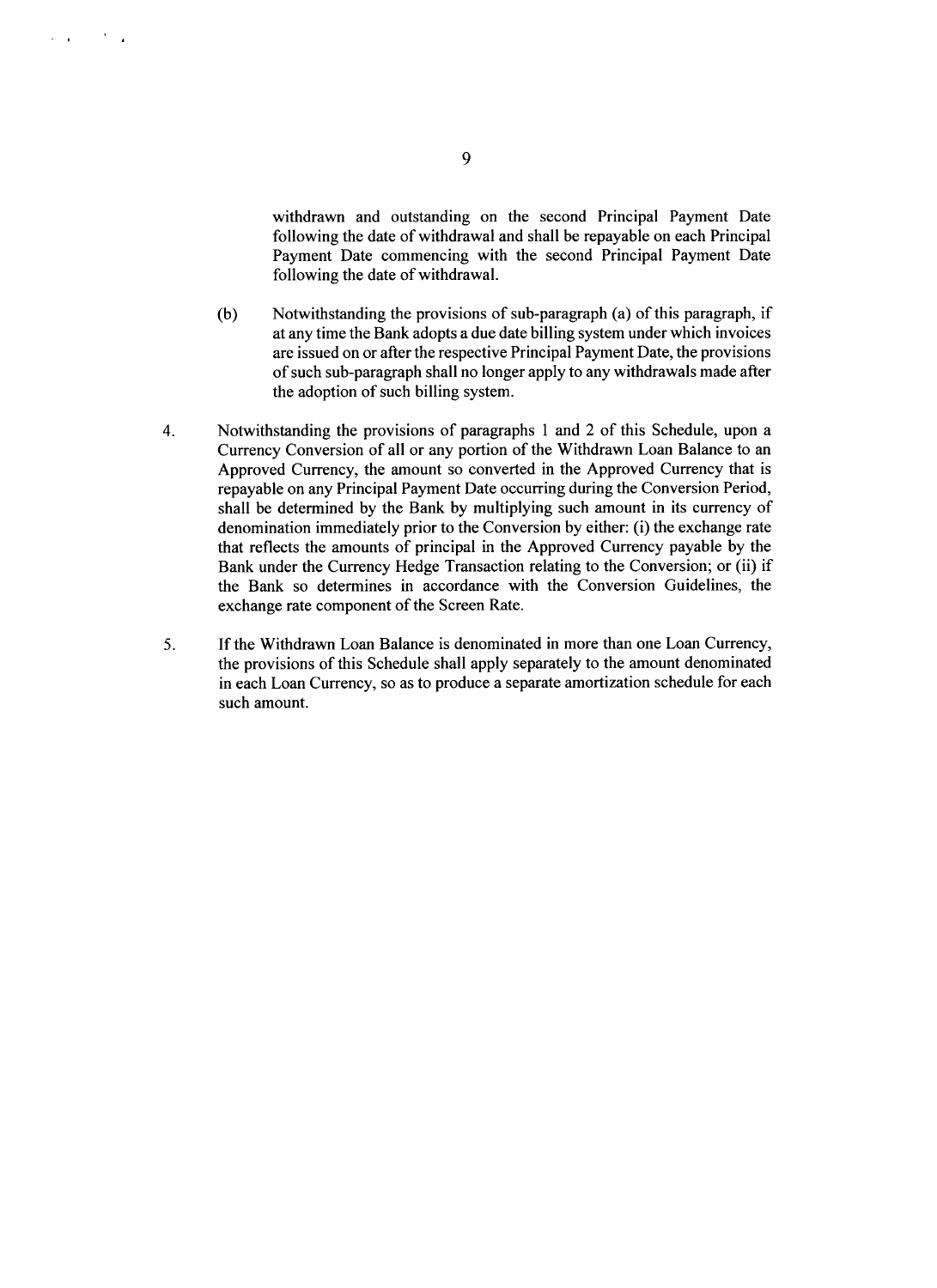### **APPENDIX**

# **Section I. Definitions**

- 1. "Excluded Expenditure" means any expenditure:
	- (a) for goods or services supplied under a contract which any national or international financing institution or agency other than the Bank or the Association has financed or agreed to finance, or which the Bank or the Association has financed or agreed to finance under another loan, credit, or grant;
	- **(b)** for goods included in the following groups or sub-groups of the Standard International Trade Classification, Revision **3 (SITC,** Rev.3), published **by** the United Nations in Statistical Papers, Series M, No. 34/Rev.3 **(1986)** (the **SITC),** or any successor groups or subgroups under future revisions to the **SITC,** as designated **by** the Bank **by** notice to the Borrower:

| Group | Sub-group | Description of Item                        |
|-------|-----------|--------------------------------------------|
| 112   |           | Alcoholic beverages                        |
| 121   |           | Tobacco, un-manufactured, tobacco refuse   |
| 122   |           | Tobacco, manufactured (whether or not      |
|       |           | containing tobacco substitutes)            |
| 525   |           | Radioactive and associated materials       |
| 667   |           | Pearls, precious and semiprecious stones,  |
|       |           | unworked or worked                         |
| 718   | 718.7     | Nuclear reactors, and parts thereof; fuel  |
|       |           | elements (cartridges), non-irradiated, for |
|       |           | nuclear reactors                           |
| 728   | 728.43    | Tobacco processing machinery               |
| 897   | 897.3     | Jewelry of gold, silver or platinum group  |
|       |           | metals (except watches and watch cases)    |
|       |           | and goldsmiths' or silversmiths' wares     |
|       |           | (including set gems)                       |
| 971   |           | Gold, non-monetary (excluding gold ores    |
|       |           | and concentrates)                          |

- **(c)** for goods intended for a military or paramilitary purpose or for luxury consumption;
- **(d)** for environmentally hazardous goods, the manufacture, use or import of which is prohibited under the laws of the Borrower or international agreements to which the Borrower is a party;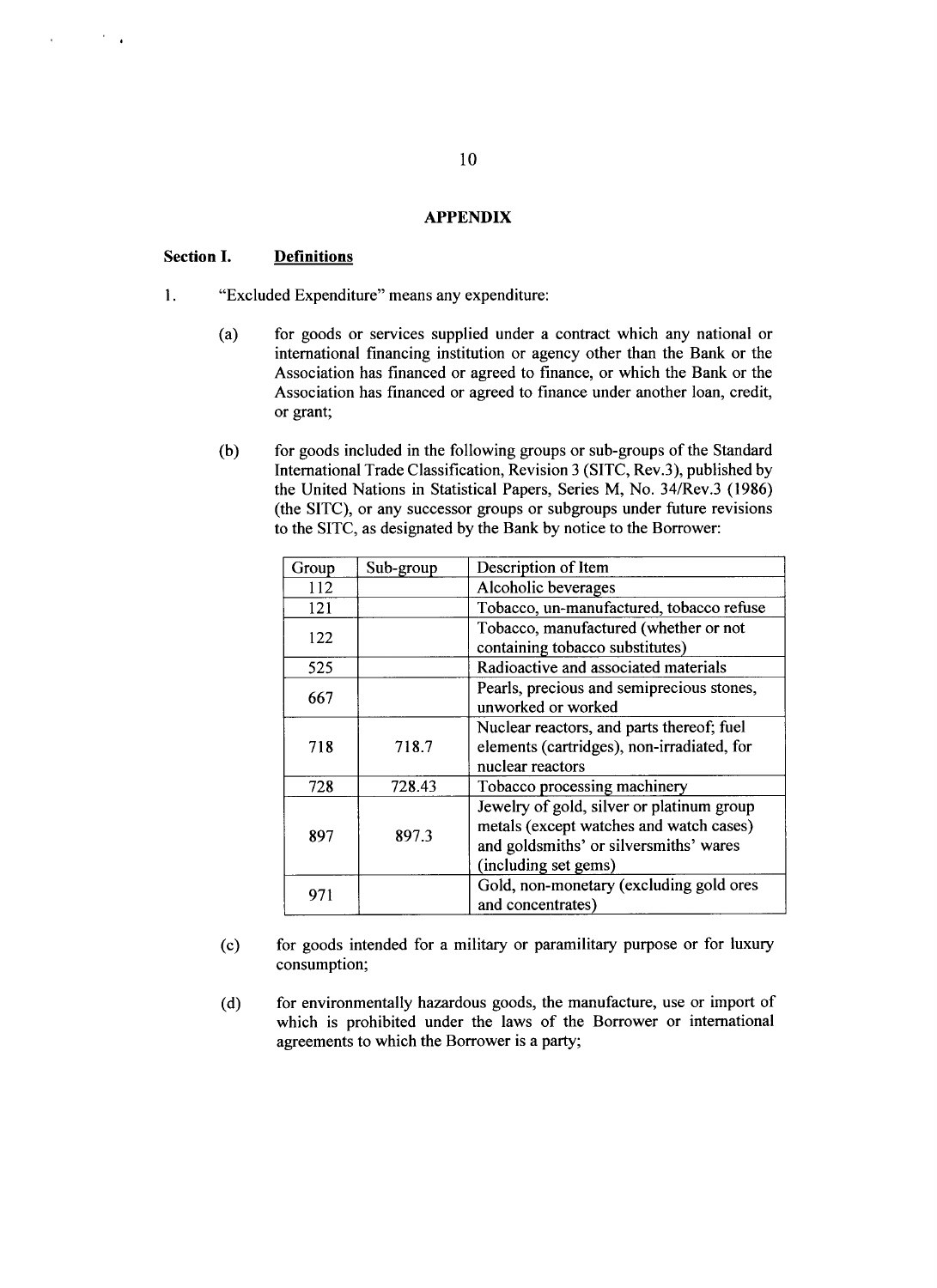- (e) on account of any payment prohibited **by** a decision of the United Nations Security Council taken under Chapter VII of the Charter of the United Nations; and
- **(f)** with respect to which the Bank determines that corrupt, fraudulent, collusive or coercive practices were engaged in **by** representatives of the Borrower or other Borrower of the Loan proceeds, without the Borrower (or other such Borrower) having taken timely and appropriate action satisfactory to the Bank to address such practices when they occur.
- 2. "General Conditions" means the "International Bank for Reconstruction and Development General Conditions for Loans", dated March 12, 2012, with the modifications set forth in Section II of this Appendix.
- **3.** "GeoStat" means the National Statistics Office of Georgia, the Borrower's national statistics office as created and operating under the Borrower's Law No. **2291** dated December **11, 2009.**
- 4. "Program" means: (a) the program of actions, objectives and policies designed to promote growth and achieve sustainable reductions in poverty and set forth or referred to in the letter dated March **25, 2017** from the Borrower to the Bank declaring the Borrower's commitment to the execution of the Program, and requesting assistance from the Bank in support of the Program during its execution, as well as or including: **(b)** the actions set forth in Section **I** of Schedule **I** to this Agreement.
- **5.** "Single Withdrawal Tranche" means the amount of the Loan allocated to the category entitled "Single Withdrawal Tranche" in the table set forth in Part B of Section II of Schedule 1 to this Agreement.
- **6.** "SOEs" means the Borrower's state owned enterprises as defined and operating under the Borrower's Laws No. **577** dated October 28,1994 and No. 4522 dated April **8, 2011.**

# Section **H. Modifications to the General Conditions**

The General Conditions are hereby modified as follows:

- <sup>1</sup>**.** In the Table of Contents, the references to Sections, Section names and Section numbers are modified to reflect the modifications set forth in the paragraphs below.
- 2. The last sentence of paragraph (a) of Section **2.03** (relating to Applications for Withdrawal) is deleted in its entirety.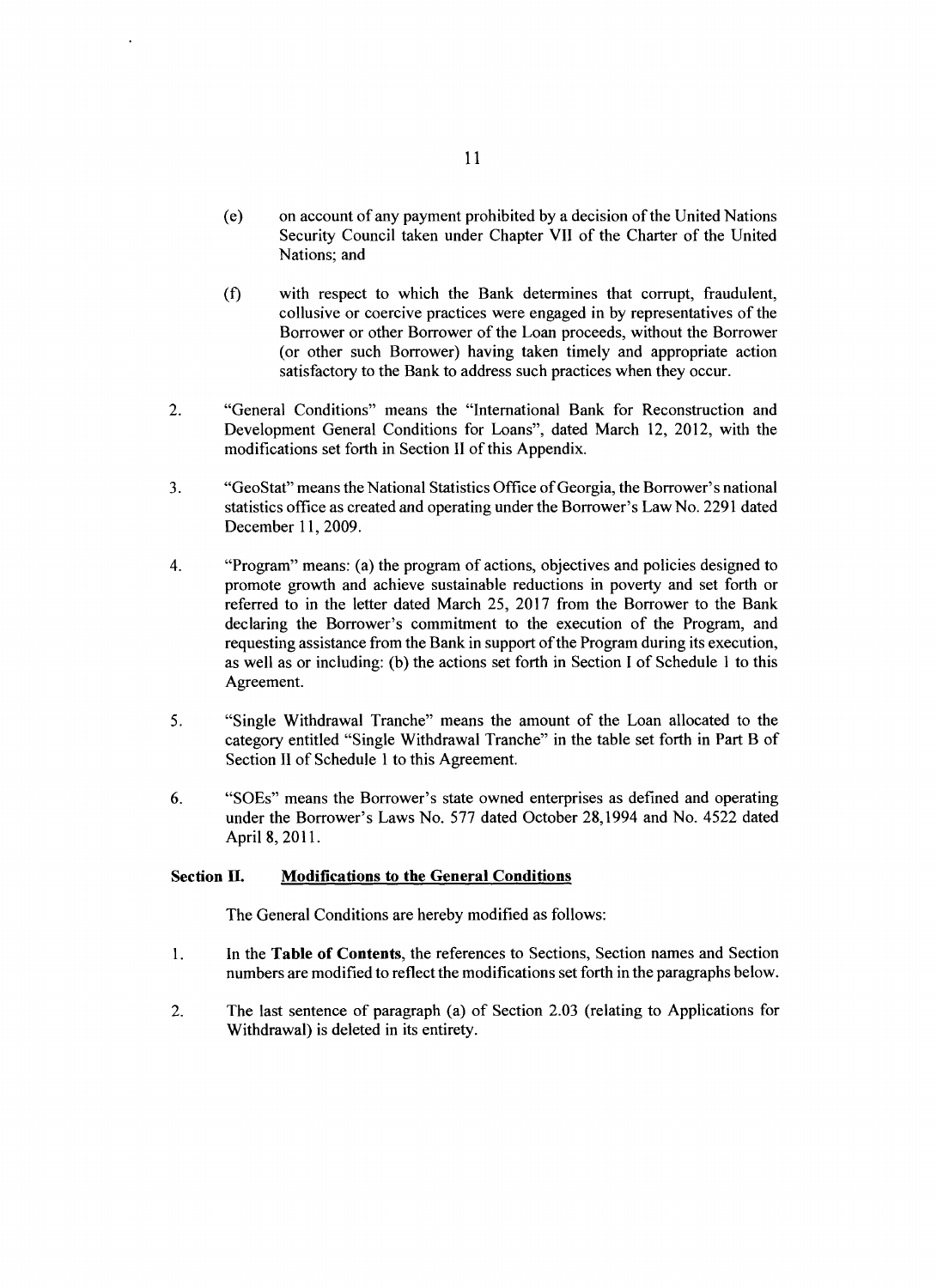obligations under the Legal Agreements and the accomplishment of the purposes of the Loan."

- **9.** In the Appendix, **Definitions, all** references to Section numbers and paragraphs are modified, as necessary, to reflect the modifications set forth above.
- **10.** The Appendix is modified **by** inserting a new paragraph **19** with the following definition of "Commitment Charge", and renumbering the remaining paragraphs accordingly:
	- "19. "Commitment Charge" means the commitment charge specified in the Loan Agreement for the purpose of Section **3.0 1(b)."**
- **11.** Renumbered paragraph **37** (originally paragraph **36)** of the Appendix ("Eligible Expenditure") is modified to read as follows:
	- **"37.** "Eligible Expenditure" means any use to which the Loan is put in support of the Program, other than to finance expenditures excluded pursuant to the Loan Agreement."
- 12. Renumbered paragraph 44 (originally paragraph 43) of the Appendix ("Financial Statements") is deleted in its entirety.
- **13.** In paragraph 48 of the Appendix, the definition of "Front-end Fee" is modified **by** replacing the reference to Section **3.01** with Section **3.01** (a).
- 14. In paragraph **67** of the Appendix, the definition of the term "Loan Payment" is modified to read as follows:
	- **"67.** "Loan Payment" means any amount payable **by** the Loan Parties to the Bank pursuant to the Legal Agreements or these General Conditions, including (but not limited to) any amount of the Withdrawn Loan Balance, interest, the Front-end Fee, the Commitment Charge, interest at the Default Interest Rate (if any), any prepayment premium, any transaction fee for a Conversion or early termination of a Conversion, the Variable Spread Fixing Charge (if any), any premium payable upon the establishment of an Interest Rate Cap or Interest Rate Collar, and any Unwinding Amount payable **by** the Borrower."
- *15.* **In paragraph 72** of the Appendix, the definition of "Payment Date" is modified **by** deleting the word "is" and inserting the words "and Commitment Charge are" after the word "interest".
- **16.** The defined term "Project" in paragraph **75** of the Appendix is modified to read "Program" and its definition is modified to read as follows (and all references to

 $\sim 10^{-11}$